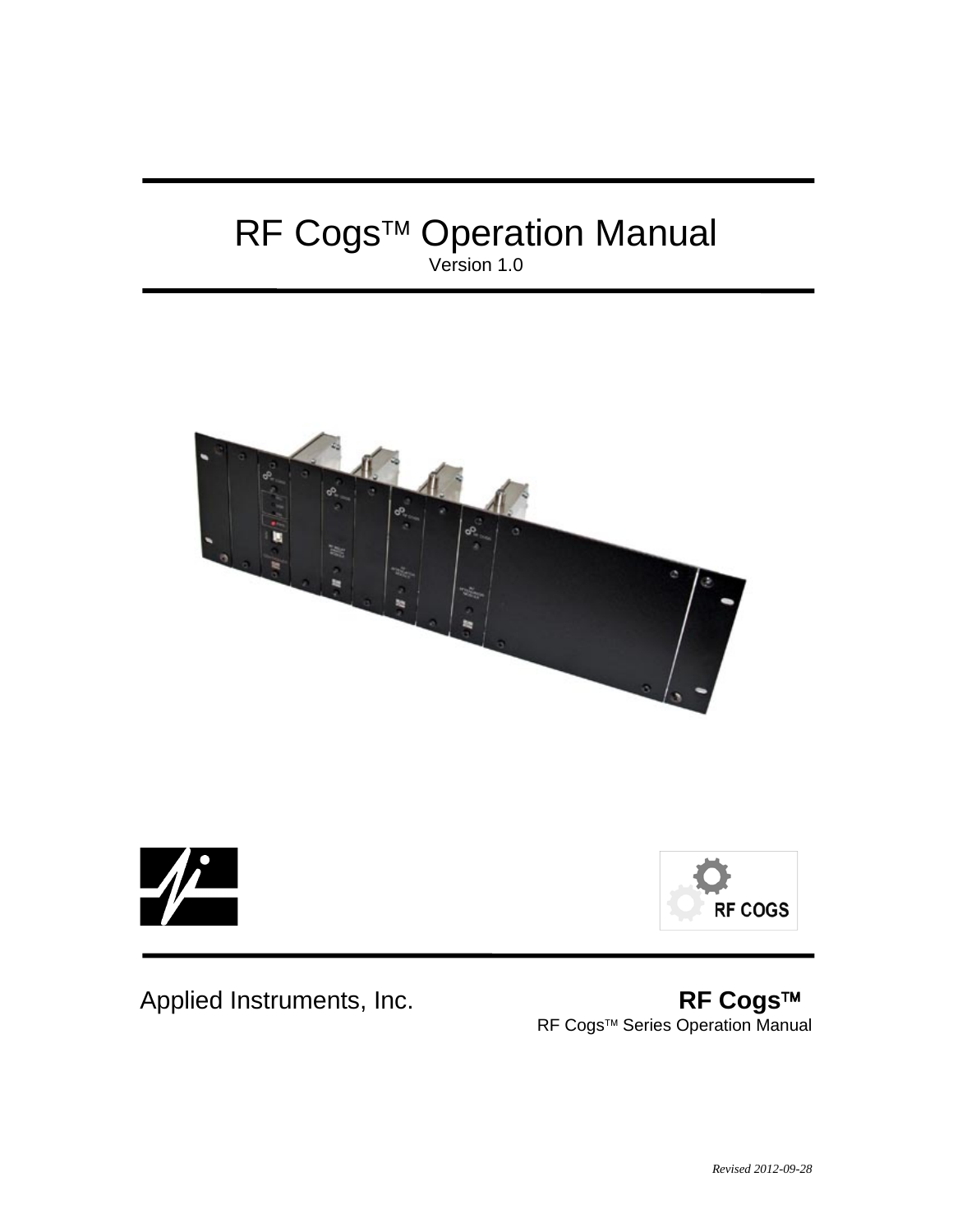## **Table of Contents**

| 1              |             |  |
|----------------|-------------|--|
| 2              |             |  |
|                | 2.1         |  |
|                | 2.2         |  |
| $3^{\circ}$    |             |  |
|                | 3.1         |  |
|                | 3.2         |  |
|                | 3.3         |  |
|                | 3.4         |  |
| $\overline{4}$ |             |  |
|                | 4.1         |  |
|                | 4.2         |  |
|                | 4.3         |  |
|                | 4.4         |  |
|                | 4.5         |  |
|                | 4.5.1       |  |
|                | 4.5.2       |  |
|                | 4.6         |  |
|                | 4.7         |  |
|                | 4.8         |  |
|                | 4.9         |  |
|                | 4.10        |  |
|                | $5^{\circ}$ |  |
|                | 5.1         |  |
|                | 5.2         |  |
|                | 5.3         |  |
| 6              |             |  |
| $\overline{7}$ |             |  |
|                | 71          |  |
|                | 7.2         |  |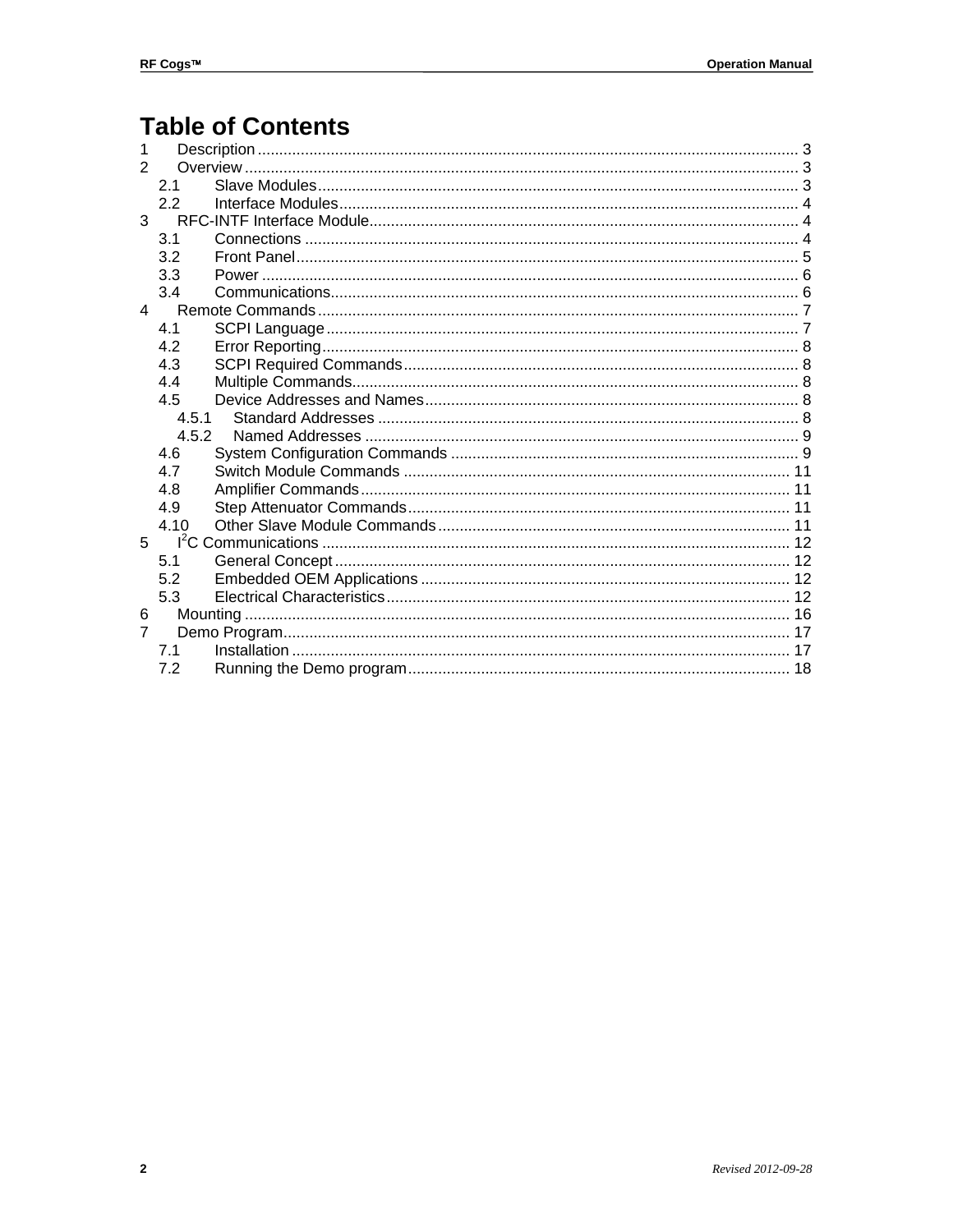## **1 Description**

This manual describes the operation of the  $RF$  *Cogs*  $M$  family of products manufactured by Applied Instruments.

## **2 Overview**

*RF Cogs™* modules can be used either together or alone to accomplish a variety of tasks commonly associated with RF testing. The modules are remotely controlled using either a personal computer or an embedded micro-controller, allowing them to operate under software control.

These versatile modules fall into two general categories: "interface modules" and "slave modules". Slave modules perform the actual test functions. Interface modules connect a controlling device such as a PC to one or more slave modules.



## **2.1 Slave Modules**

Slave modules accomplish gain, switching, attenuation, and other test support functions. Individual modules are uniquely addressable, allowing directed communications with each one over an I<sup>2</sup>C 2-wire bus. The unit's address is set on an easily accessed DIP switch located on each slave module.

In general, up to eight slave devices may be connected to one interface module. The exact number may be reduced due to current load if amplifier modules are used or may be more if some modules are configured at the same address.

A 12 VDC source is required to power the slave modules. A few types of slave modules may also support use of an interrupt line and a single bit I/O line.

A typical slave module will have a number of RF connectors that serve as the RF inputs and outputs as required by the module's function.

One edge of every slave module also has a pair of 20-pin connectors which are electrically interchangeable. You may connect to either one. Two are provided to allow the slave modules to be daisy-chained. The first module in the chain plugs into the second, the second module plugs into the third, etc.

Each slave module is shipped with a mating cable which enables that module to be added to the chain. If needed, both longer and shorter cables can be ordered. These cables distribute all of the power,  $I^2C$ , interrupt, and I/O signals required by the RF Cogs<sup> $tau$ </sup> modules.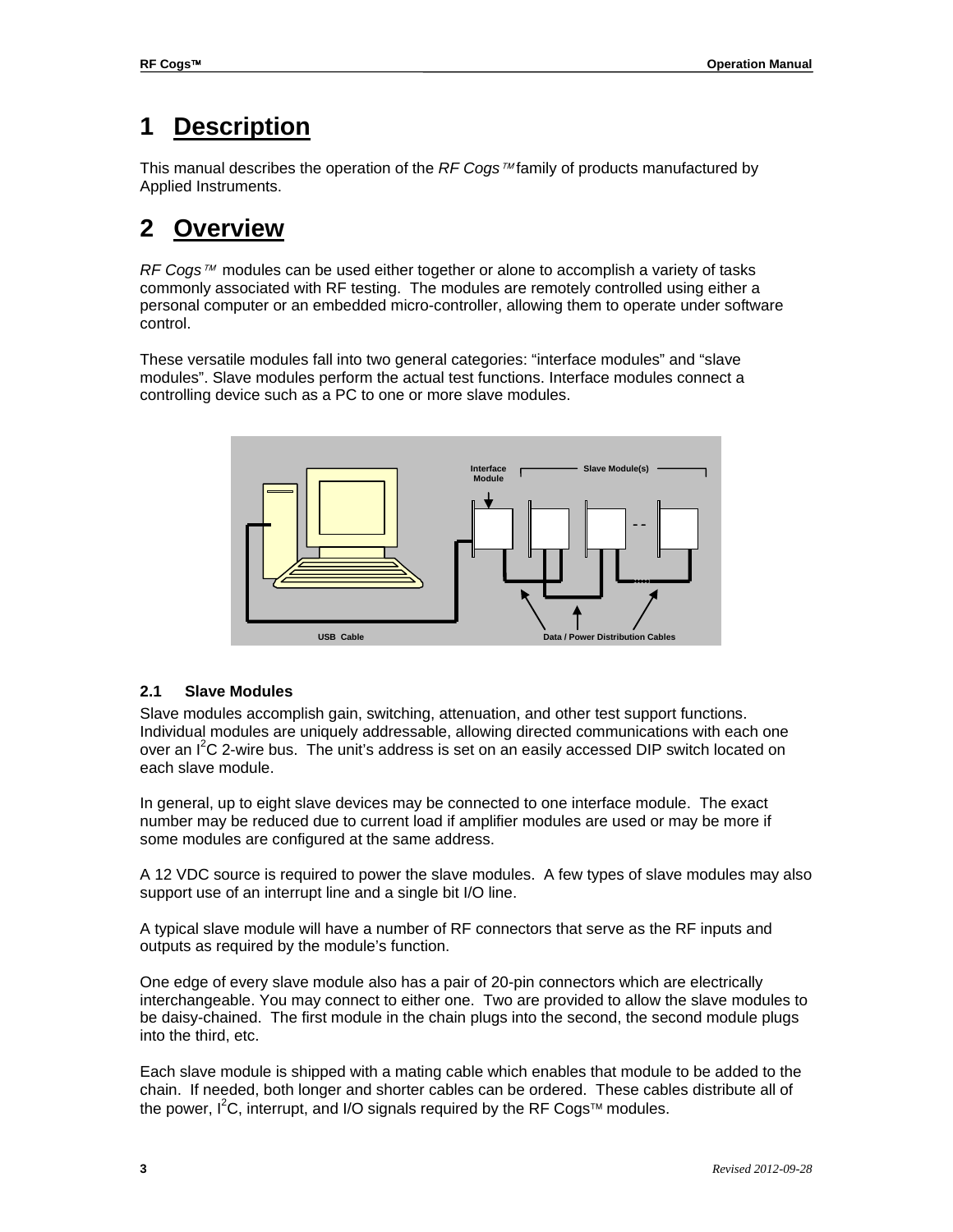## **2.2 Interface Modules**

Interface modules, such as the *RFC-INTF,* provide the DC power required by the slave modules and a communications interface between an intelligent control device (such as a PC) and the slave modules. The interface module translates simple text commands received from the controller into  $I^2C$  signals required by the slave modules and provides status and error data to the controller.

## **3 RFC-INTF Interface Module**

The RF Cogs™ Interface Module is an intelligent interface between a controlling device (typically a personal computer) and one or more RF Cogs™ slave modules. Examples of slave modules are attenuator modules, switch modules, and amplifier modules.

This module is required whenever a USB or RS232 interface to the system is desired. It also provides the DC power needed by the slave modules via an AC power adapter.



## **3.1 Connections**

**VIEW FROM REAR OF MODULE**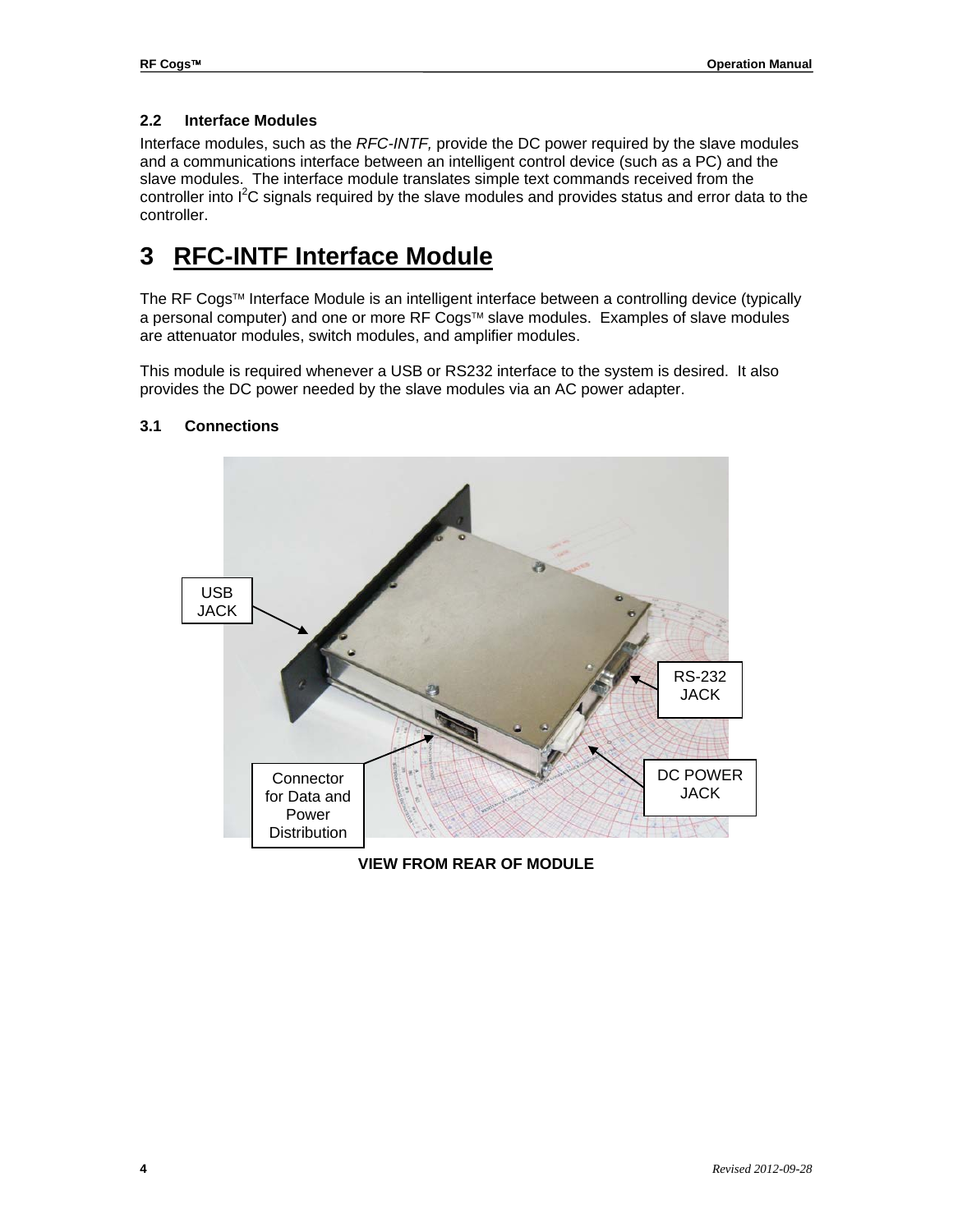## **3.2 Front Panel**



The front panel indicator LEDs operate as follows:

- ON/OC LED
	- o OFF Power to the slave modules is turned off.
	- o GREEN Power to the slaves is on, current is within normal limits.
	- o RED Over-current condition. Should an over-current condition occur, the Interface Module automatically shuts down power to the slave modules.

*NOTE: The ON/OFF Power button must be pressed after the problem is cleared before slave power can be turned back on and sustained.*

- USB LED
	- o OFF the USB cable is not plugged in or the PC is turned off.
	- o GREEN the USB cable is plugged in and the PC is turned on.
- I2C LED
	- o OFF No problems with the operation of the I2C bus.
	- o RED The I2C bus is locked up and inoperable for some reason.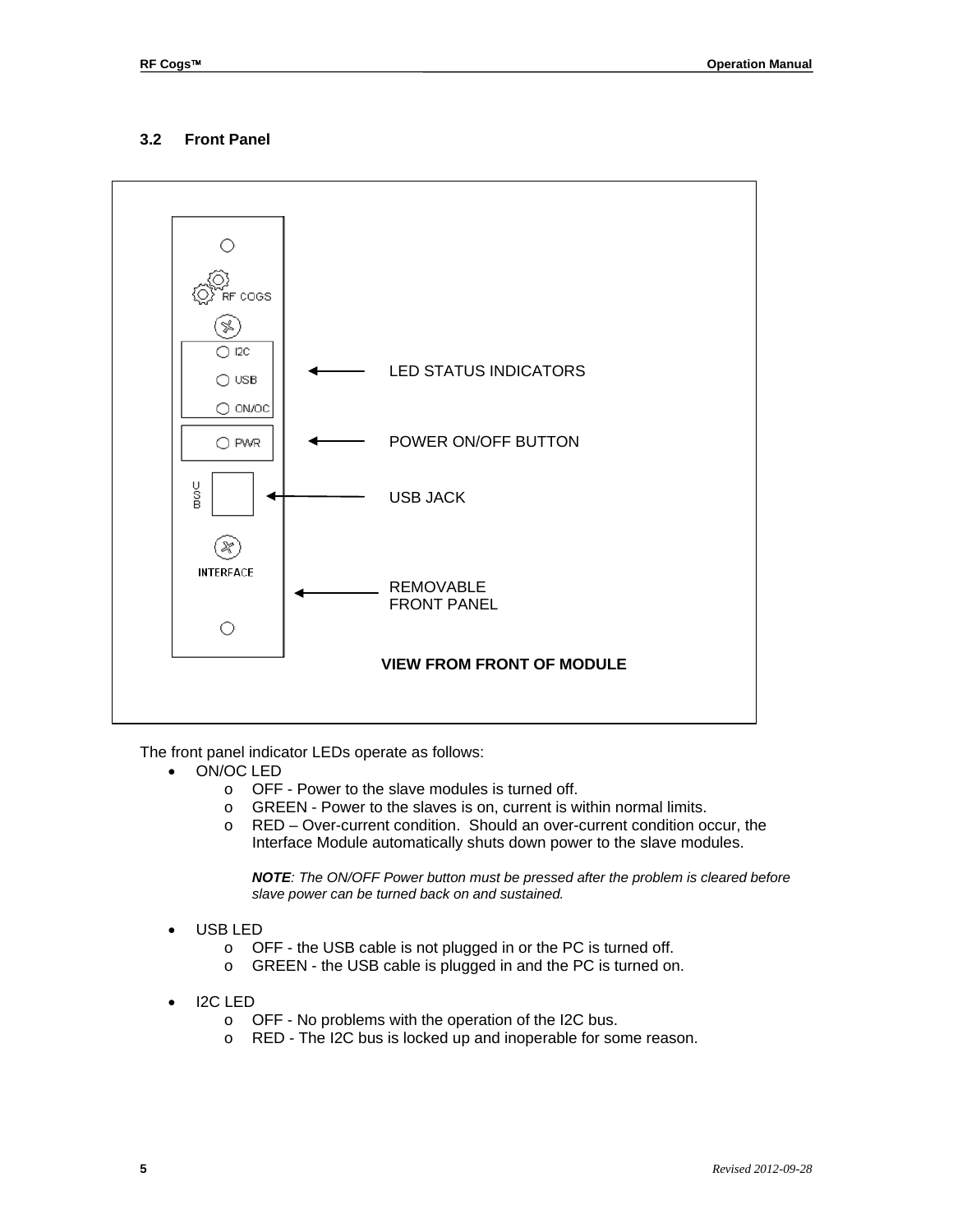#### **3.3 Power**

The power for the Interface Module, as well as the power required by connected slave modules, is supplied by a universal AC to DC switching power supply adapter (external). The microcontroller used in the Interface Module is powered up whenever the adapter is plugged in. Power to the slaves is provided when the slave bus is turned on using the ON/OFF push button on the front panel. The Interface Module monitors the total current used by the slaves and shuts down if an over-current condition is sensed.



#### **3.4 Communications**

Communications between the controlling device and the Interface Module can be accomplished using either the USB or RS-232 ports provided. The Interface Module communicates as needed with the slave modules over an  $I^2C$  bus. Since all slave modules have a user-settable address, communications can be directed to and from selected modules.

The *RFC-INTF* serves as the I<sup>2</sup>C master and does not need a DIP switch to give it an address.

The *RFC-INTF* translates text commands received over the USB or RS-232 interface into the specific  $I^2C$  message required for the desired function. You do not need to understand the  $I^2C$ details when using the *RFC-INTF*.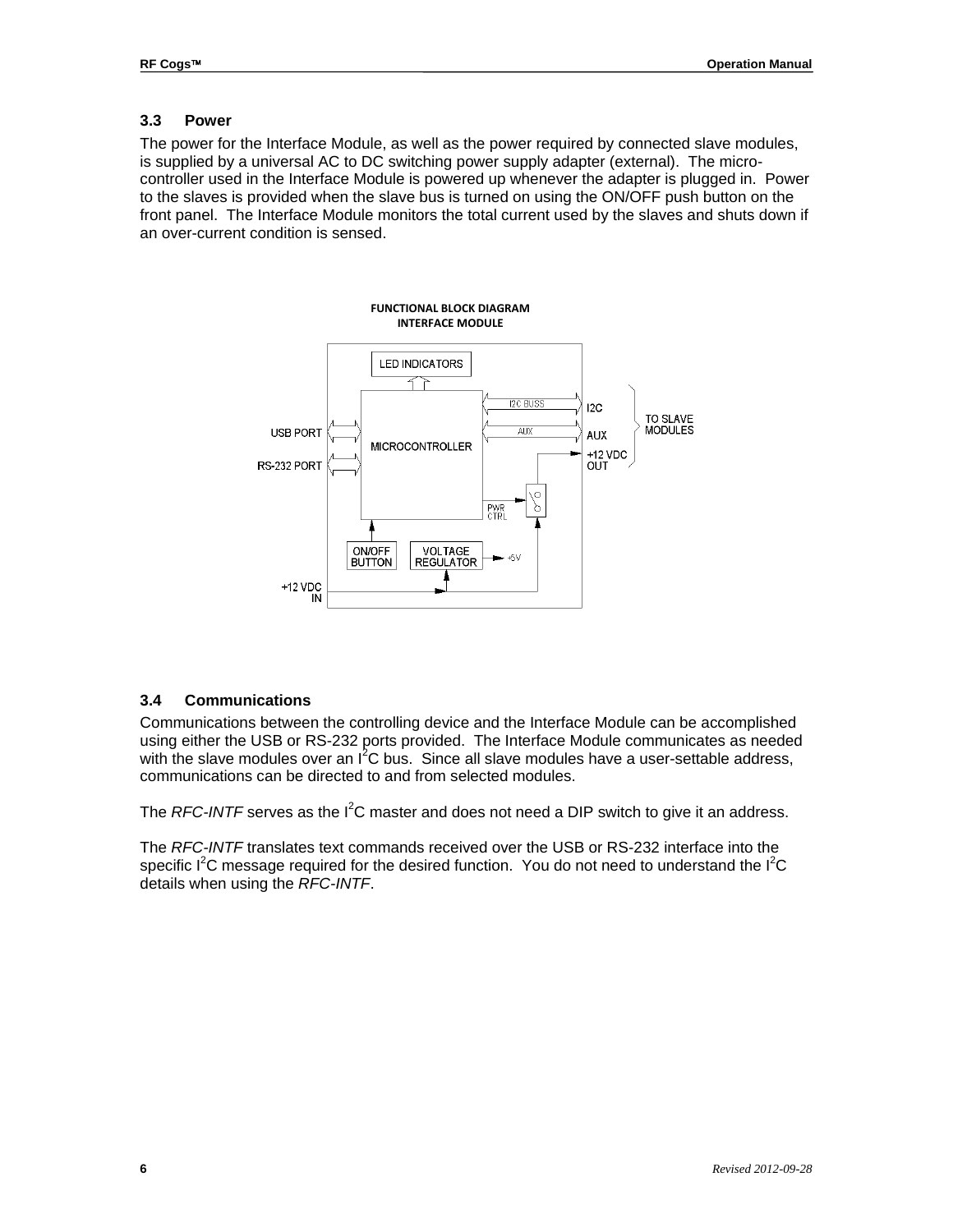## **4 Remote Commands**

The following describes some of the commands used with the *RFC-INTF* Interface Module. Information on other commands which may be of interest may be found in the Data Sheet for the particular slave modules being used.

## **4.1 SCPI Language**

The command set follows the SCPI language syntax and protocol. Note: SCPI is not strictly adhered to.

In the sections that follow, the commands are described using a syntax with the following conventions:

- 1) Required portions of a command word are shown in upper case.
- 2) Lower case denotes optional portions of the command word.
- 3) Square brackets denote optional words within the command.
- 4) Commands may be given in either case (both required and optional parts).
- 5) Commands are terminated with a carriage return.
- 6) Words within a command are separated by colons.
- 7) A command ending in a question mark is a query and the device should respond with the value for that command.
- 8) Some commands may be followed by one or more values separated by a space.
- 9) Values may be one of the following types:
	- a) Int
	- b) Float
	- c) String
	- d) Boolean
- 10) Angle brackets are used to enclose a keyword

For example, consider the following definition:

## SWITch[:SELEct] <int>

"Switch" is a required word and may be spelled as "switch", "switc", or "swit", in any mixture of upper or lower case. "Select" is an optional word and may be spelled as "select", "selec", or "sele". The command takes an integer value.

The following are all legal entries for this command:

SWITCH:SELECT 1 Swit:sele 2 swit 3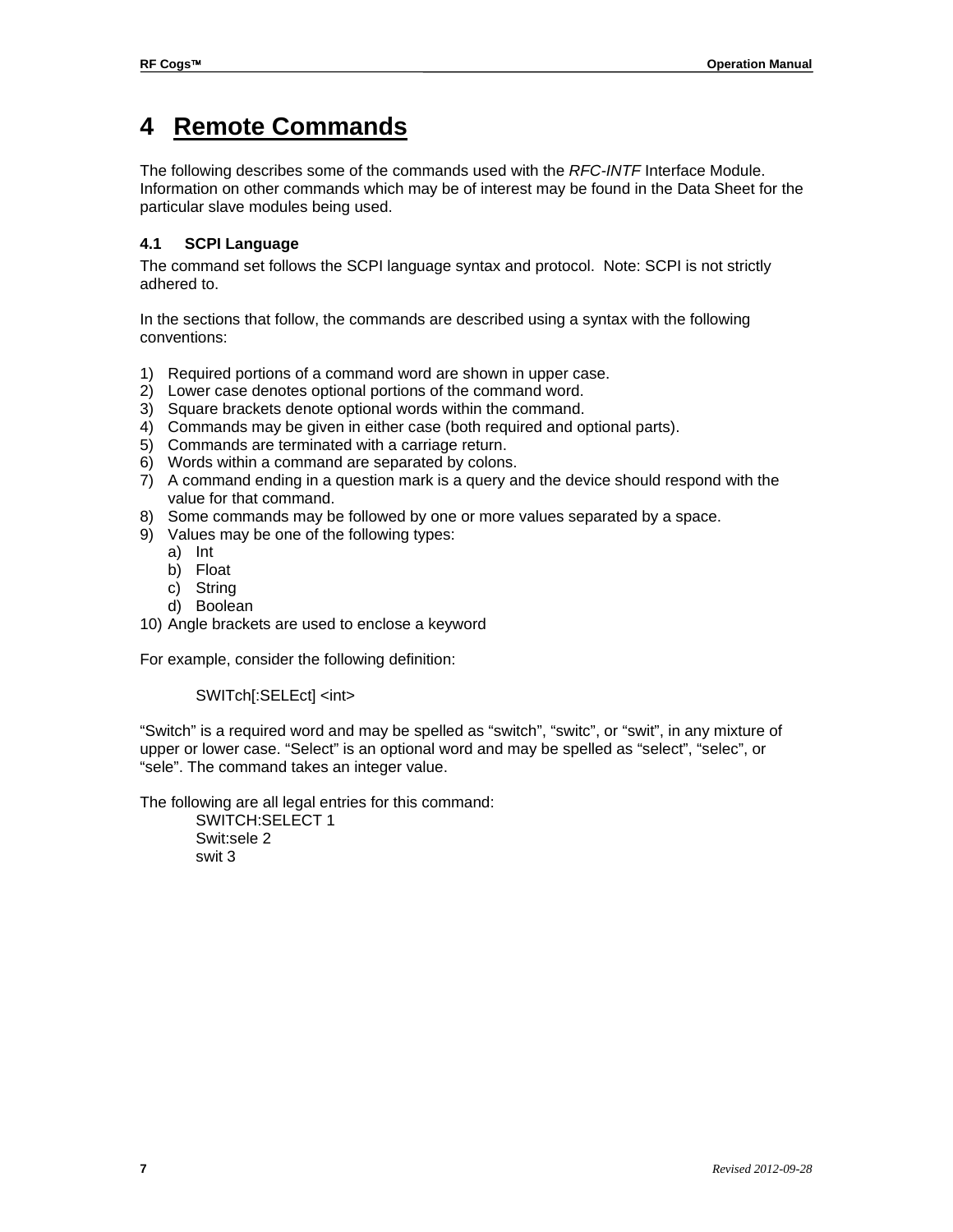## **4.2 Error Reporting**

The system error query command is supported for a few types of errors:

## **SYSTem:ERRor?**

Returns one of the following:

0, "No error" -100, "Command error" -101, "Invalid character" -222, "Invalid Value" -350, "Queue overflow" 100, "I2C Error" 200, "Serial Number/Version Number is already set" 300, "Module Type Error"

#### **4.3 SCPI Required Commands**

The following commands are implemented as required by the SCPI standard but have no real function in this product.

- \*CLS Clear Status Command
- \*ESE Standard Event Status Enable Command
- \*ESE? Standard Event Status Enable Query
- \*ESR? Standard Event Status Register Query
- \*IDN? Identification Query
- \*OPC Operation Complete Command
- \*OPC? Operation Complete Query
- \*RST Reset Command
- \*SRE Service Request Enable Command
- \*SRE? Service Request Enable Query
- \*STB? Read Status Byte Query
- \*TST? Self Test Query
- \*WAI Wait to continue Command

The interface module has no overlapped commands, so the \*OPC, \*WAI and \*OPC commands are not needed.

#### **4.4 Multiple Commands**

SCPI allows multiple commands to be strung together on the same line separated by semicolons. This feature is not implemented.

#### **4.5 Device Addresses and Names**

Before sending a command, the address of the device to receive the command must be specified. To simplify use, each device in the system may be named.

#### **4.5.1 Standard Addresses**

The "address" command specifies the  $I^2C$  bus address used for following commands. This address will be used for all un-named commands that follow until another address is given.

#### **ADDRess <int> ADDRess?**

This query form returns the current value of the reference address.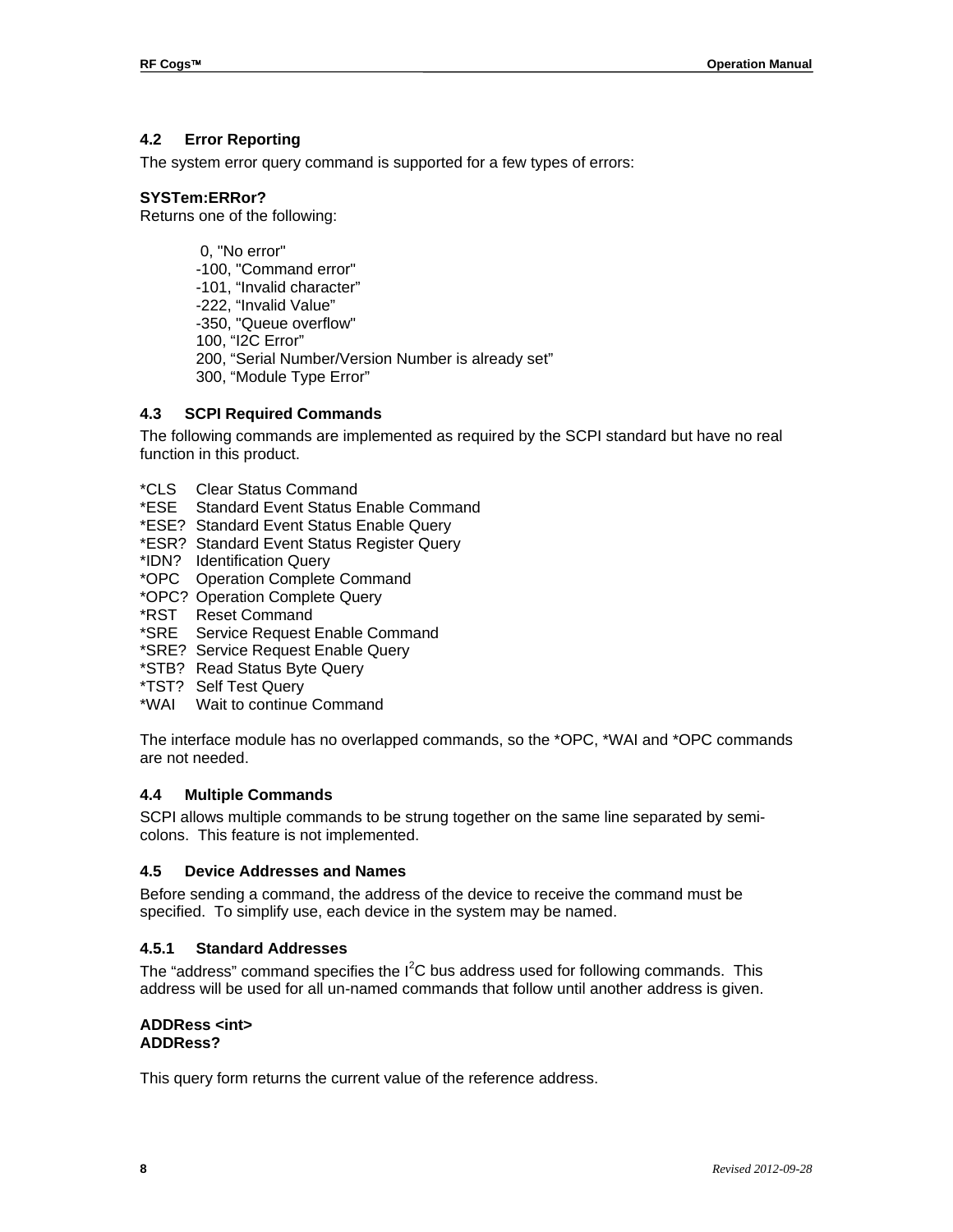## **4.5.2 Named Addresses**

Devices may be named and the name associated with an  $I^2C$  address. The names may then be used as a prefix to any command intended for that device.

#### **NAME <string> <int>**

This command defines the string value as a device name and associates it with the given  $I^2C$ address.

Example:

NAME NOTCH 56

This command defines "notch" as the name for the device at  $I^2C$  address 56 (0x38). This may then be used as follows:

Notch:switch:select 2

#### **4.6 System Configuration Commands**

#### **IDN?**

The "IDN?" command returns the model and serial number of the control unit.

Example: IDN? Returns: 1.00, 1651234

#### **SYSTem:DEVices?**

This command returns the number of currently attached slave devices.

Example: Given there are two slave devices attached.

SYST:DEV?

Returns: 2

#### **SYSTem:DEVice:ID? <int>**

The integer given in this command may vary from 1 to the number of attached devices. The command returns the address and module type for the indicated device number.

Example:

Given there is a switch module connected as the first device at address 56 (0x38).

SYST:DEV:ID? 1

Returns: 56, 0

The presently defined slave module types are:

| <b>Id</b> | <b>Model</b>    | <b>Description</b>                   |
|-----------|-----------------|--------------------------------------|
|           | RFC-SW41        | RF Switch, SP4T (1x4), relay         |
| 128       | <b>RFC-AT60</b> | Step Attenuator, 0-60 dB, 15 dB/step |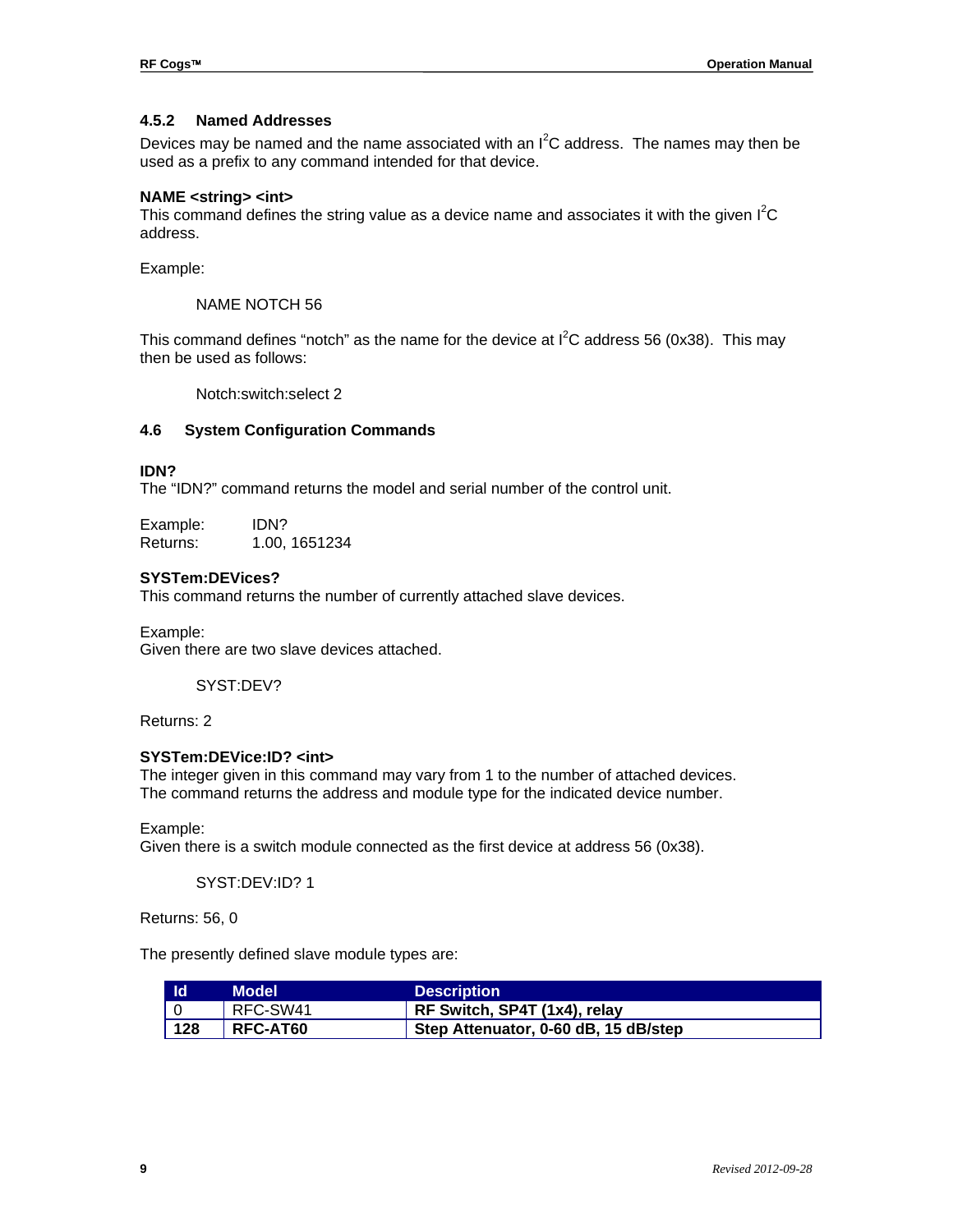#### **SYSTem:DEVice:ADDRess? <int>**

The integer given in this command may vary from 1 to the number of attached devices. The command returns the address for the indicated device number.

#### Example:

Given an attenuator module connected as the second device at address 58 (0x3A).

SYST:DEV:ADDR? 2

Returns: 58

#### **SYSTem:DEVice:TYPE? <int>**

The integer given in this command may vary from 1 to the number of attached devices. The command returns the module type for the indicated device number.

#### Example:

Given an attenuator module connected as the second device at address 58 (0x3A).

SYST:DEV:TYPE? 2

Returns: 128

Note: For all the previous commands, when a slave device is attached or detached the power must be cycled to update the device list.

## **SYSTem:ADDRess:STATus? <int>**

Indicates if a device is configured at the given address:

- $0 = No$  response
- $1 =$  Responding

Example: Given no slave module currently attached at the address.

SYST:ADDR:STAT? 60

Returns: 0

#### **[SYSTem:]STATus?**

The current status of the slave bus is returned. The possible states are

- $0 = BUS$  OFF  $1 = BUS ON$ 2 = OVERCURRENT
- $3 = 12C$  ERROR

#### **[SYSTem:]POWer <bool>**

The power condition of the slave bus can be set to either ON or OFF with this command.

#### **[SYSTem:]POWer?**

The present power status of the slave bus is returned. The possible states are:

- $0 = \text{OFF}$
- $1 = ON$

## **SYSTem:VERBose <bool>**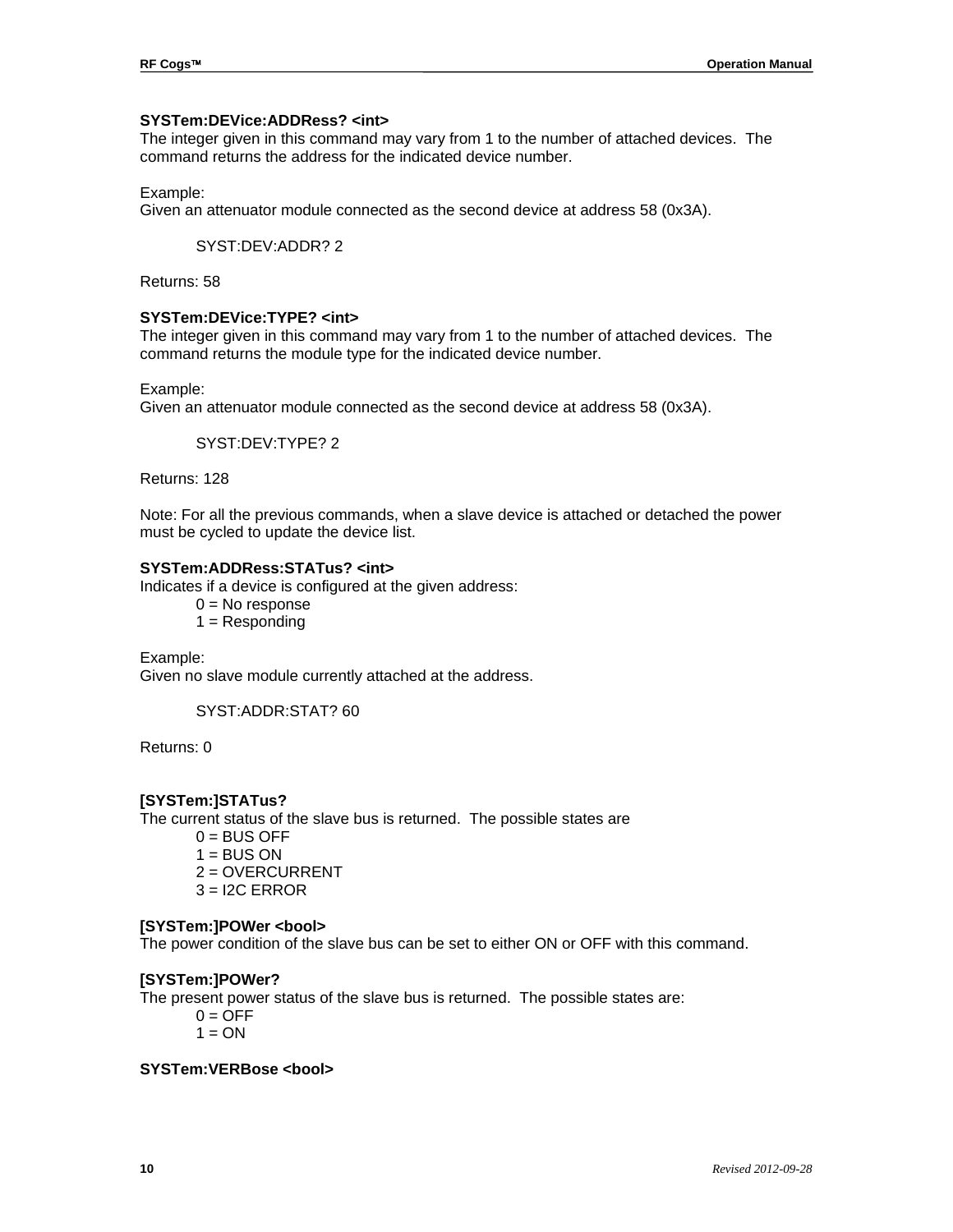This command turns the terminal messages ON or OFF. This allows for more readability when the user is working within a terminal window. These messages include error messages as they occur, command responses, and more descriptive returns to query commands.

### **4.7 Switch Module Commands**

Switch modules use the following command:

#### **SWITch[:SELEct] <int>**

Where <int> is the switch position and depends on the switch type.

#### **SWITch[:SELEct]?**

Returns the last given switch position. If no switch command has been seen for this device since power up, -1 is returned. If power is off, -1 is returned. This command works for the 1x4 relay module and also the 1x2 solid state module.

#### **4.8 Amplifier Commands**

Amplifiers may be turned on or off using the following:

## **AMPLifier[:STATe] <bool>**

Turns the amplifier ON or OFF.

## **AMPLIfier[:STATe]?**

Returns the present state of the amplifier.

#### **4.9 Step Attenuator Commands**

Attenuator modules use the following:

## **ATTENuator[:STEP] <int>**

Sets the attenuator to the given step position. The possible positions depend on the attenuator model. For the RFC-AT60 they are 0, 15, 30, 45, and 60 dB.

## **ATTENuator[:STEP]?**

Returns the present step position or -1 if unknown.

## **4.10 Other Slave Module Commands**

As additional RF Cogs™ Modules are developed, the command set will be expanded to support them. Firmware updates will be available from our website, making it possible to update your RFC-INTF to support any new modules that become available.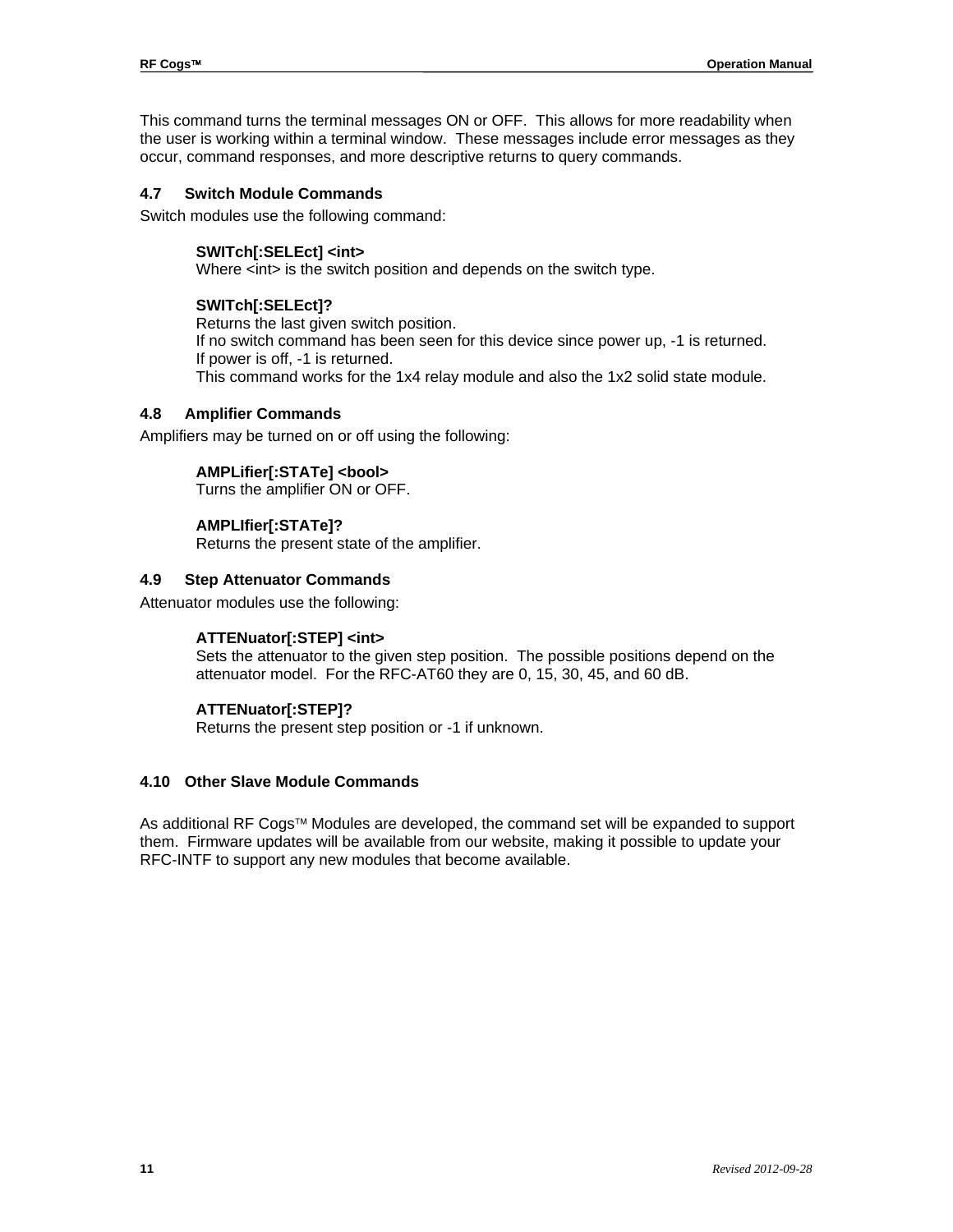# **5 I 2 C Communications**

The information in this section is only needed if the RFC-TERM interface board is used. If using the RFC-INTF module to interface to a USB or RS232 port, this section may be skipped.

## **5.1 General Concept**

Communications between modules use the  $I^2C$  standard, defined by NXP (formerly Philips Semiconductor). I<sup>2</sup>C stands for Inter-Integrated Circuit Communications. Please refer to that standard if additional details are required; it can be obtained for no charge from their website.

The  $I^2C$  bus can be used to transfer data simply and quickly from one device to another. It is a synchronous, serial interface which is bidirectional. Information is carried by two wires, serial data (SDA) and serial clock (SCL), between devices connected to the bus.

Devices have a unique address and can operate as either a transmitter or receiver, depending on the function of the device. Some devices only receive data, whereas others can both receive and transmit. In addition to transmitters and receivers, devices can also be considered as masters or slaves when performing data transfers. A *master* initiates a data transfer on the bus and generates the clock signals to permit that transfer. At that time, any device addressed is considered to be a *slave*.

## **5.2 Embedded OEM Applications**

If you do not want to use USB or RS232 to communicate with the RF Cogs<sup> $M$ </sup> modules, but rather want to include the modules in a system that has an  $I^2C$  bus of its own, you may use the RFC-TERM board instead of the RFC-INTF Interface Module. This board simply provides termination points to connect your I<sup>2</sup>C bus to the RF Cogs<sup> $m$ </sup> bus and provide 12V DC power to run the slave modules. In this case you need to know the structure of the  $I<sup>2</sup>C$  messages that implement the commands. This information is included in the datasheet for each module.

## **5.3 Electrical Characteristics**

Both the SDA and SCL are bi-directional lines. They are each connected to a positive supply voltage through a pull-up resistor. When the bus is idle, both lines are HIGH. The output stages of devices connected to the bus must have an open-drain or open-collector to perform the wired-AND function.

*In the Standard-mode used by the RF Cogs™ devices, data on the <sup><i>f*</sup> C-bus can be transferred at *a maximum rate of 100 Kbit/sec. Somewhat faster rates may be achievable though depending on the number of modules which are connected. This is because each module adds capacitance to the bus, limiting the speed.*

One clock pulse is generated for each data bit transferred. Normally, the master device controls the clock line, SCL. This line dictates the timing of all transfers on the  $I^2C$  bus. Other devices can manipulate this line, but they can only force the line low. This action means that item on the bus can not deal with more incoming data. By forcing the line low, it is impossible to clock more data in to any device.

The data on the SDA line must be stable during the HIGH period of the clock. The HIGH or LOW state of the data line can only change when the clock signal on the SCL line is LOW.

There are two exceptions to this rule which are found within the procedure of the  $I^2C$ -bus. These unique conditions are defined as START (S) and STOP (P) conditions.

• A HIGH to LOW transition on the SDA line while SCL is HIGH is one such unique case. This situation indicates START condition.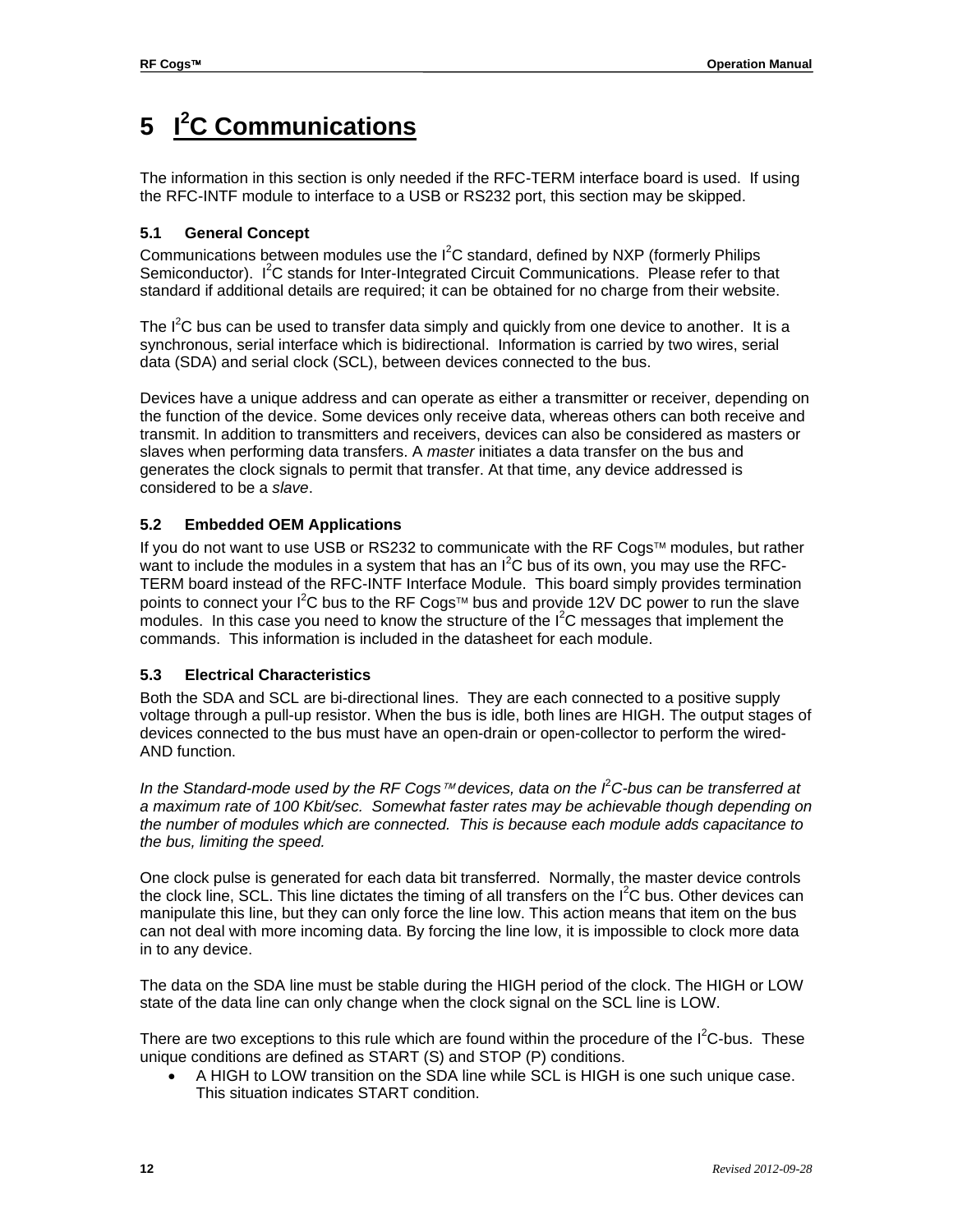

• A LOW to HIGH transition on the SDA line while SCL is HIGH defines a STOP condition.



START and STOP conditions are always generated by the master. The bus is considered to be busy after the START condition. The bus is considered to be free again a certain time after the STOP condition.

When a master takes control of the bus in order to send data, it first sends a START condition, then clocks out 8 bits of data. The slave to which the communication is addressed provides an acknowledge bit (ACK) back to the transmitting device in response to a  $9<sup>th</sup>$  clock pulse. The "ACK" is used to indicate that the data was received. This completes the transfer of an 8-bit byte of data. From there, the Master can either begin sending the next byte of data, or send a STOP condition to end the data transfer and free the bus (see diagrams below).



**Data Transfer Process**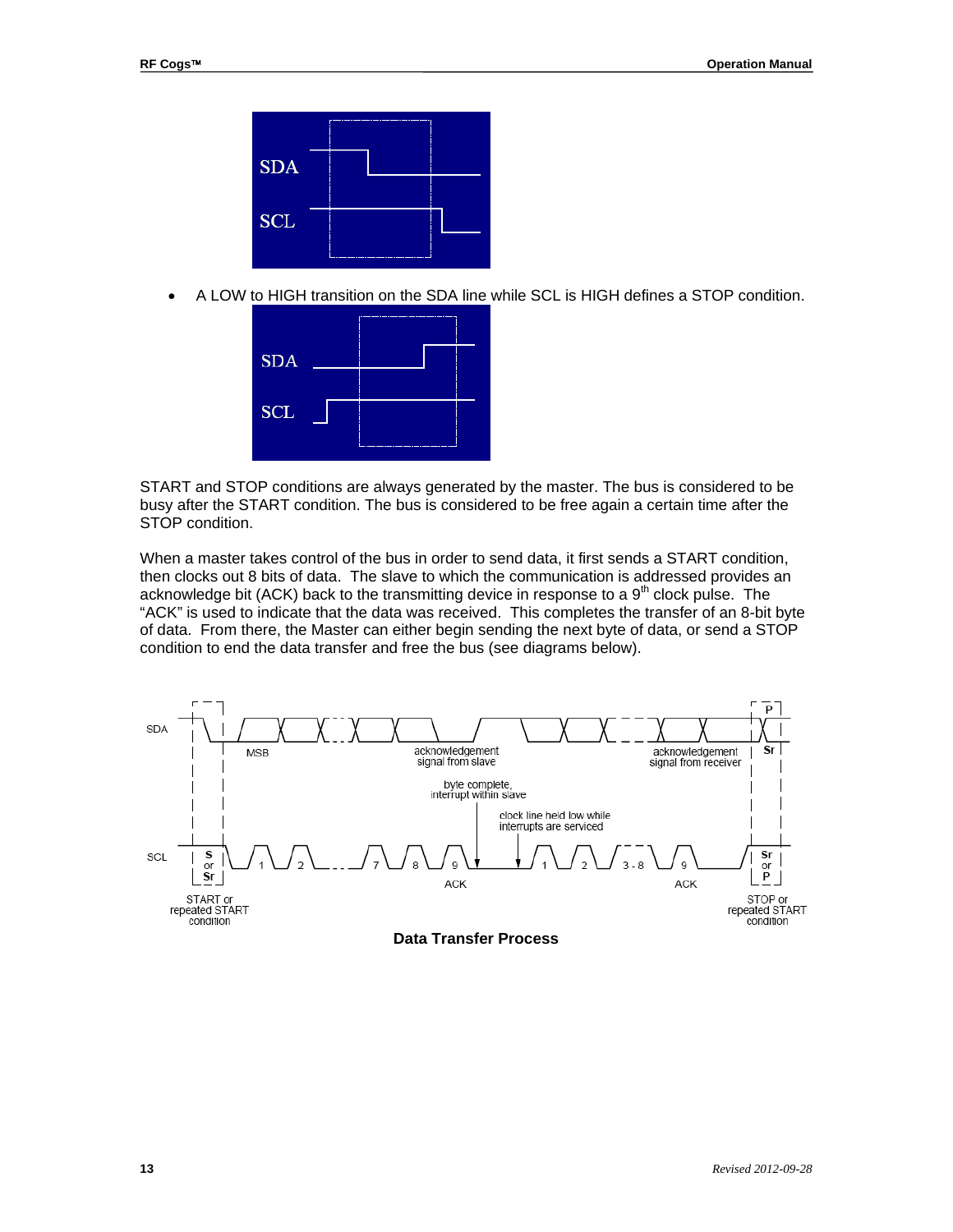

This process is also used to transfer data from a slave to the master. Remember that data can flow in any direction on the  $I^2C$  bus, but when it flows, it is controlled by the master device. The data that needs to be transferred is specific to the devices involved, but the 8 bits of data may be a control code, an address or data.

## **I 2 C Bus Details Specific to the RFC-AT60**

The I<sup>2</sup>C device employed in the *RFC-AT60* is an 8-bit I/O port – specifically the PCA9554A made by NXP. A datasheet is available from that manufacturer with complete details on using it as an  $I^2C$  device. You may refer to it for a more complete understanding of the device. Here, all of that has been summarized to include just what one is likely to need to know in order to talk successfully with the *RFC-AT60*. This summary includes not only the info needed about the PCA9554A, but also the information specific to the way it is being used to control the attenuators used in the module.

The PCA9554/PCA9554A consists of an 8-bit Configuration register (Input or Output selection); an 8-bit Input Port register, an 8-bit Output Port register and an 8-bit Polarity Inversion register (active HIGH or active LOW operation).

The system master can enable the I/Os as either inputs or outputs by writing to the I/O configuration bits. The data for each input or output is kept in the corresponding Input Port or Output Port register. The polarity of the read register can be inverted with the Polarity Inversion register. All registers can be read by the system master.

The polarities are not inverted when used as described here. Since this is the default condition on power-up, there is no need to write to the Polarity Inversion Register.

To control the attenuators used in the *RFC-AT60*, the 8-bit port needs to have bits 3, 2, 1 and 0 configured as outputs (the rest are not used and should be configured as inputs). This is accomplished through use of the Configuration register.

Note that it is possible to do a read of the *RFC-AT60* in order to read its Module-type ID. This is a fixed value that is characteristic of all RF Cogs™ modules of this type. Attenuator modules would return a different value, while an amplifier module would return a value unique to that type. This feature is used primarily to query the various  $I^2C$  addresses to determine what type of module is located there. *It has nothing to do with controlling the attenuators used in the RFC-AT60.* In order to read the Module-type ID, it is necessary to use the Configuration register to make inputs of all eight bits of the PCA9554A port.

A6 through A3 are internally fixed inside the PCA9554A at 0111 respectively. Thus, the module's address can be set to xx38 thru xx3F (decimal 56 thru 62).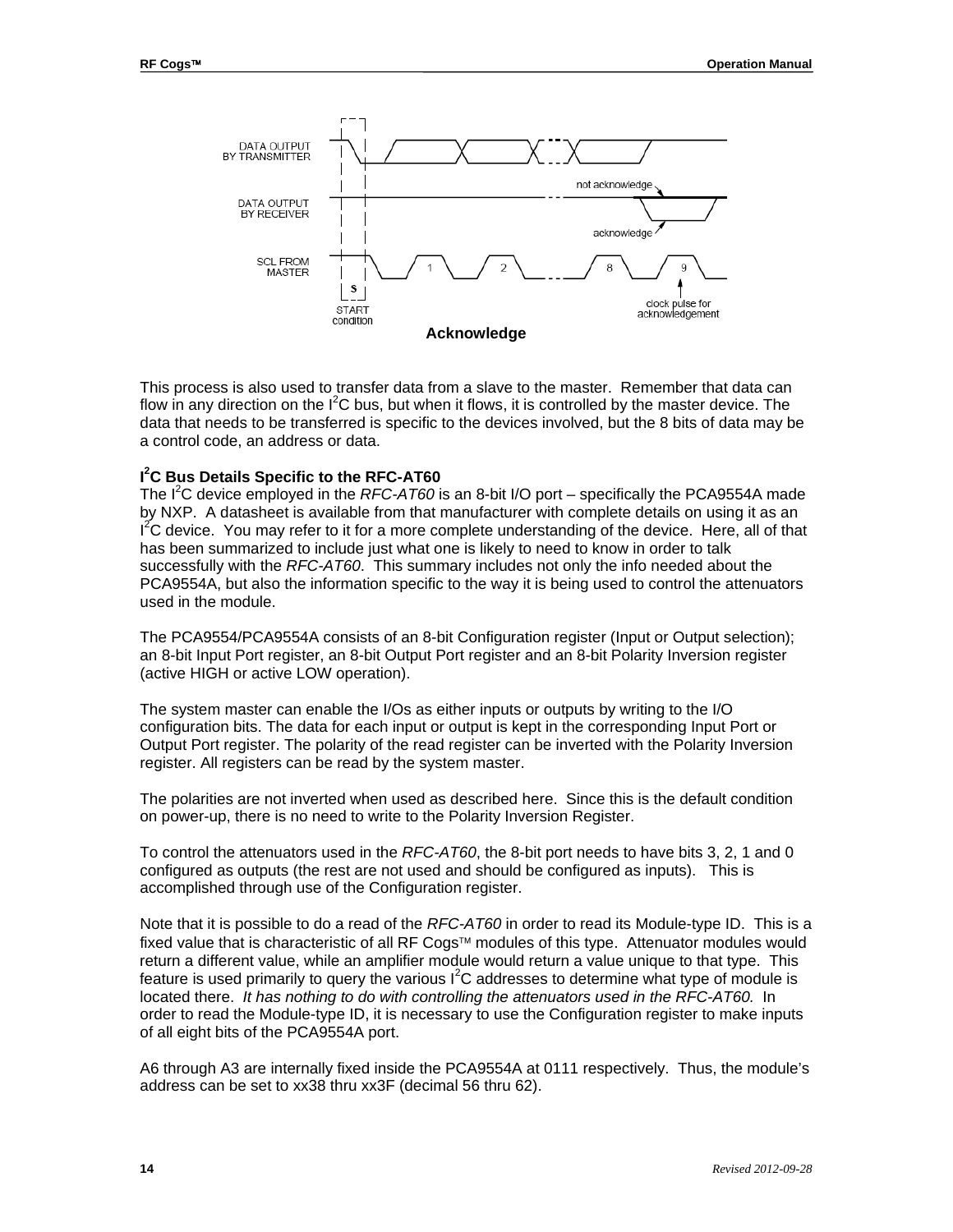

#### **RFC-AT60 Address**

## **DIP Switch**

**When the switch is in the "ON" position, the address bit is set high.**

Section 1 of the DIP switch corresponds to A0, section 2 to A1, and section 3 to A2. *The 4th section is not used on this module and has nothing to do with setting the I<sup>2</sup> C address*. In the illustration above, the I<sup>2</sup>C address in binary would be 0111100 (xx3C, decimal 60).

\*More devices can be used if some share the same address. Multiple RF Cogs<sup> $M$ </sup> Modules of the same type can be "ganged" together using this technique; all of them will then responding alike. This is most likely to be useful when one wants to combine several switch modules together to in effect increase the number of poles.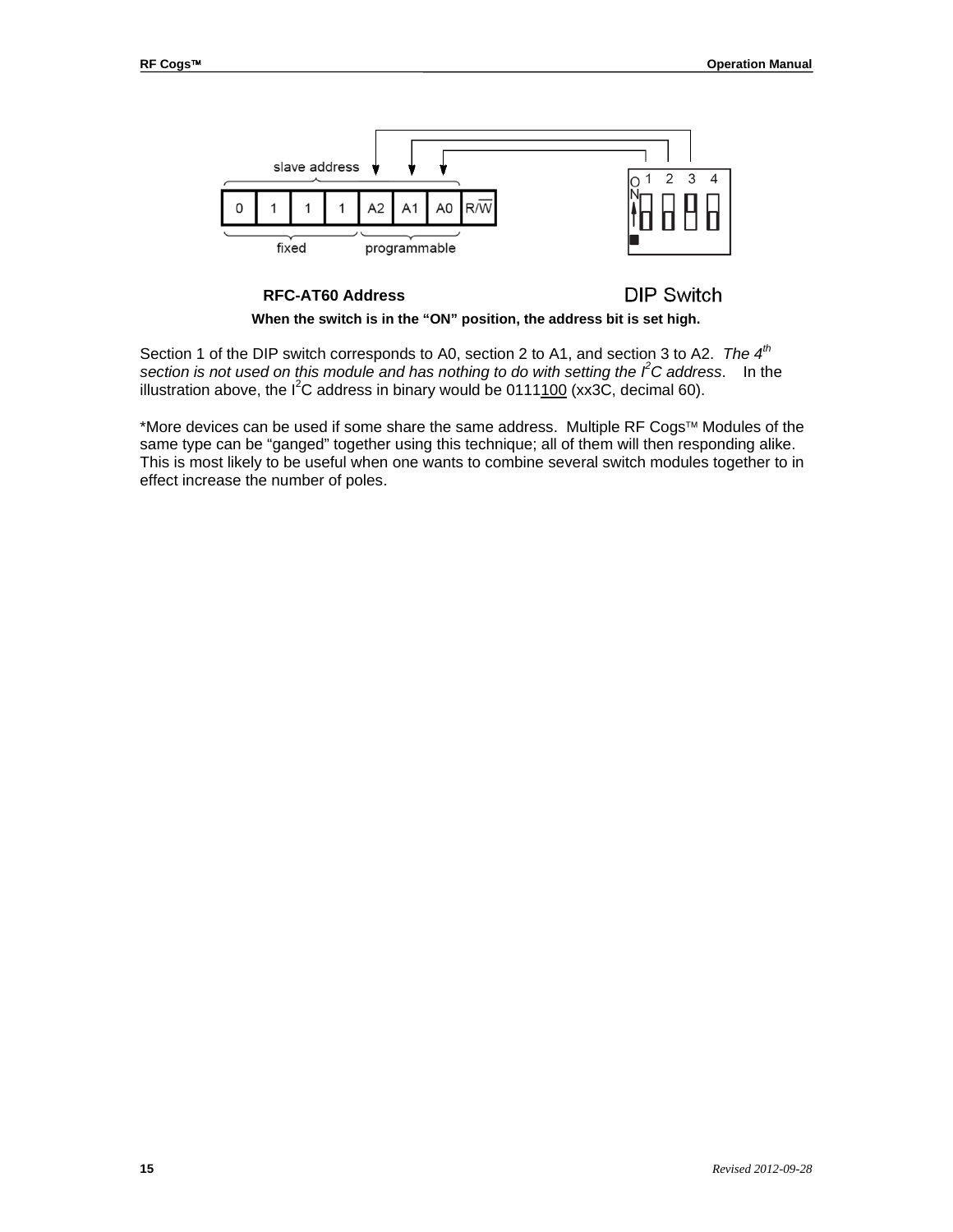## **6 Mounting**

The *RF Cogs™* modules are designed to be mounted in one of two ways. The first method is to mount them side-by-side into a 19" sub-rack that is an accessory item available from Applied Instruments (part RFC-RM). The second requires the removal of the two #6-32 screws which secure the module's front panel.

With the front panel removed, the module can then be mounted directly to another surface in one of two ways:

- With the two PEM nuts on the edge of the module vacated by removing the front panel
- With the four additional PEM nuts located on the bottom lid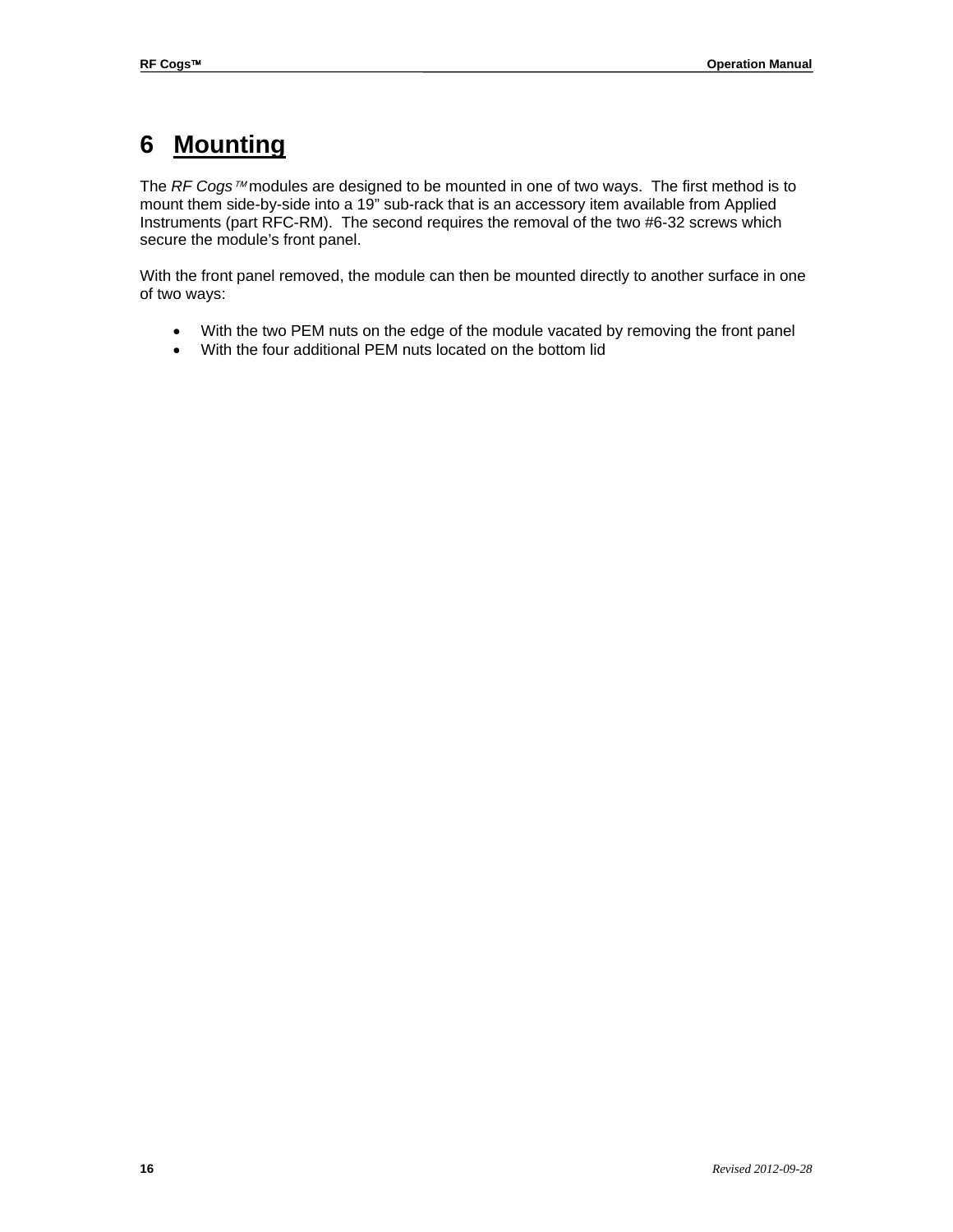## **7 RfcDemo Program**

A Microsoft Windows™ application is available from our website for demonstration and exercising of the system.

## **7.1 Installation**

1) Download and run the RfcDemoZip program from the Applied Instruments website: **[www.appliedin.com/downloads/RfcDemoZip.exe](http://www.appliedin.com/downloads/RfcDemoZip.exe)**

This downloads an installation application program onto the computer. Running this installation application will unzip and install the program files into a specified folder.

2) If your computer asks if you want to save or run this file, select RUN:

| <b>File Download - Security Warning</b> |                                                                                                                                                            |      |        |
|-----------------------------------------|------------------------------------------------------------------------------------------------------------------------------------------------------------|------|--------|
|                                         | Do you want to run or save this file?                                                                                                                      |      |        |
|                                         | Name: RfcDemoZip.exe                                                                                                                                       |      |        |
|                                         | Type: Application, 1.41MB                                                                                                                                  |      |        |
|                                         | From: www.appliedin.com                                                                                                                                    |      |        |
|                                         | Run                                                                                                                                                        | Save | Cancel |
| software. What's the risk?              | While files from the Internet can be useful, this file type can potentially<br>harm your computer. If you do not trust the source, do not run or save this |      |        |

3) If your computer warns you about an unverified publisher, select RUN:

|           | <b>Internet Explorer - Security Warning</b>                                                                                                                                         |  |
|-----------|-------------------------------------------------------------------------------------------------------------------------------------------------------------------------------------|--|
| software? | The publisher could not be verified. Are you sure you want to run this                                                                                                              |  |
|           | Name: RfcDemoZip.exe                                                                                                                                                                |  |
|           | Publisher: Unknown Publisher                                                                                                                                                        |  |
|           | Run                                                                                                                                                                                 |  |
|           | This file does not have a valid digital signature that verifies its publisher. You<br>should only run software from publishers you trust. How can I decide what<br>software to run? |  |

4) You should see a window asking you where to store the files. You may take the default folder or change to another folder, then click "Unzip". Note: if you change to another folder, the program shortcut icon installed on your desktop will not work without redirecting to the new folder.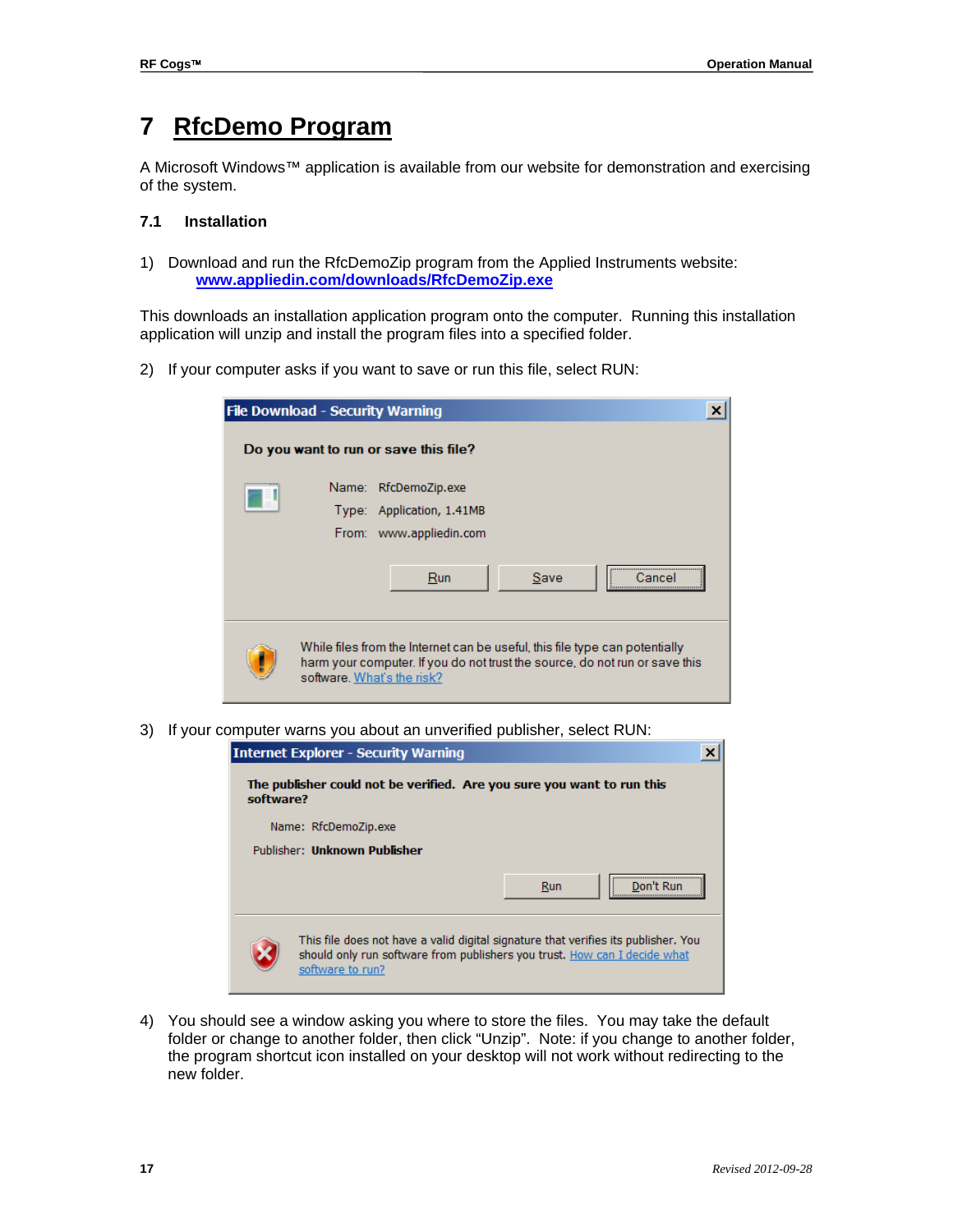| ×<br>WinZip Self-Extractor - RfcDemoZip[1].exe                                             |        |            |
|--------------------------------------------------------------------------------------------|--------|------------|
| To unzip all files in RfcDemoZip[1] exe to the specified<br>folder press the Unzip button. |        | Unzip      |
| Unzip to folder:                                                                           |        | Run WinZip |
| c:\RfCogs\                                                                                 | Browse | Close      |
| $\triangledown$ Overwrite files without prompting                                          |        | About      |
| $\nabla$ When done unzipping open:<br>.\finish.bat                                         |        | Help       |
|                                                                                            |        |            |

5) **Select the appropriate operating system** from the menu that is displayed to install the correct driver for the application (see Figure below). The RFCogs application within the specified folder can then be utilized to easily control the slave devices with the interface module.

| <b>EX C:\Windows\system32\cmd.exe</b>                                                                                                                                                       |  |
|---------------------------------------------------------------------------------------------------------------------------------------------------------------------------------------------|--|
| Select your operating system<br>(press corresponding number)                                                                                                                                |  |
| Windows 95/98<br>Windows Millenium<br>Windows 2000<br>Windows NT<br>Windows XP<br>Windows Uista<br>Windows 7 32Bit<br>Windows 7 64Bit (most newer machines)<br>Windows 7 Intel Itanium Only |  |
|                                                                                                                                                                                             |  |

### **7.2 Running the Demo program**

- 1) **Set DIP switches** to unique address for each module on bus (unless ganged operation is desired).
- 2) **Connect the RFC-INTF Interface Module to the PC and slave modules** as shown in one of the two diagrams below using the cables supplied with the modules.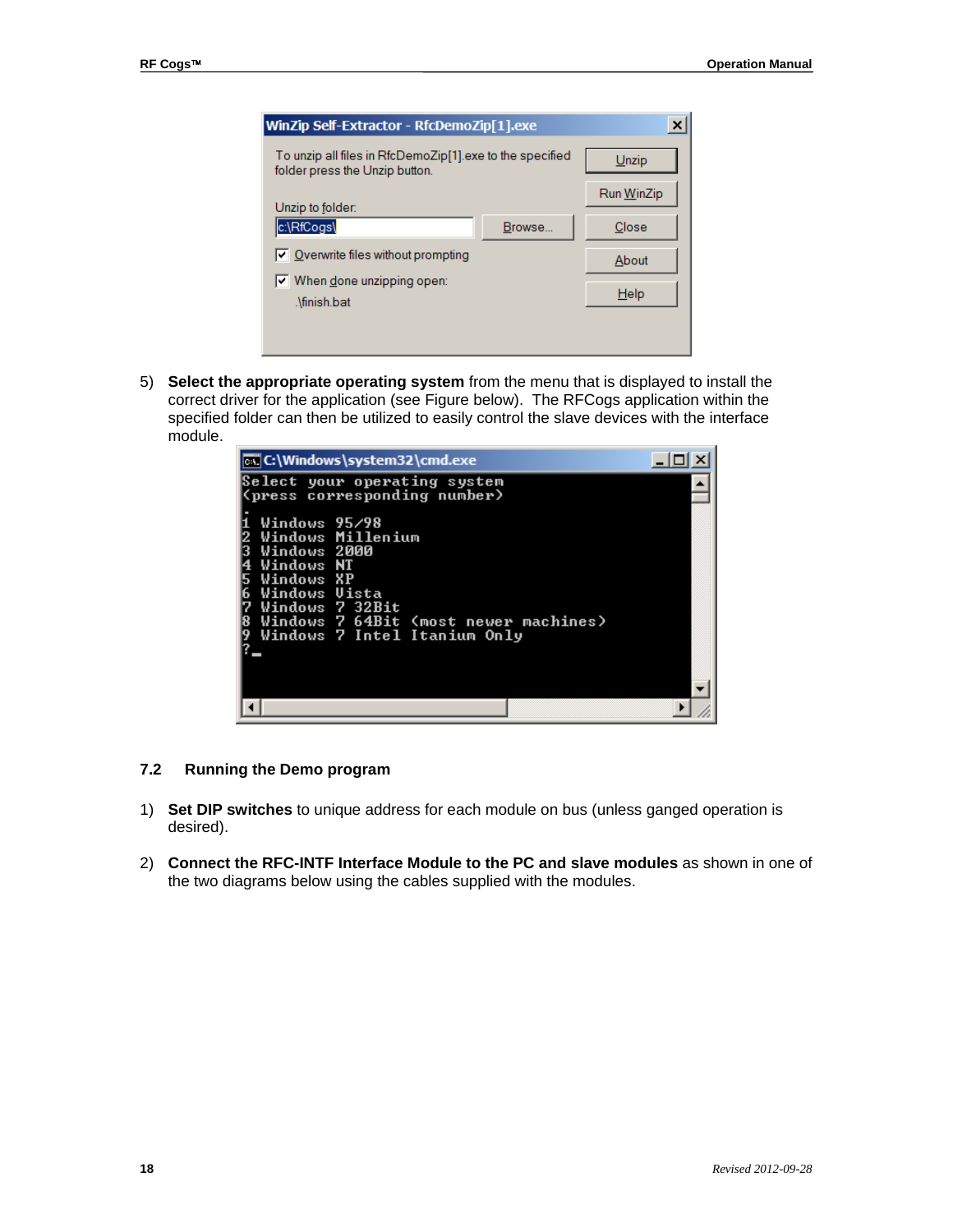

**Typical Connection Scheme using an RF Cogs Interface Module to Control Slave Modules from a PC using the USB Port**



**Typical Connection Scheme using an RF Cogs Interface Module to Control Slave Modules from a PC using the RS-232 port**

- 3) **Connect the DC Power Adapte**r to the RFC-INTF. If the USB port is being used, the USB LED should light up green.
- 4) **Turn on slave modules** by pressing the PWR ON/OFF button located on the module's front panel. The ON/OC LED should light up green.

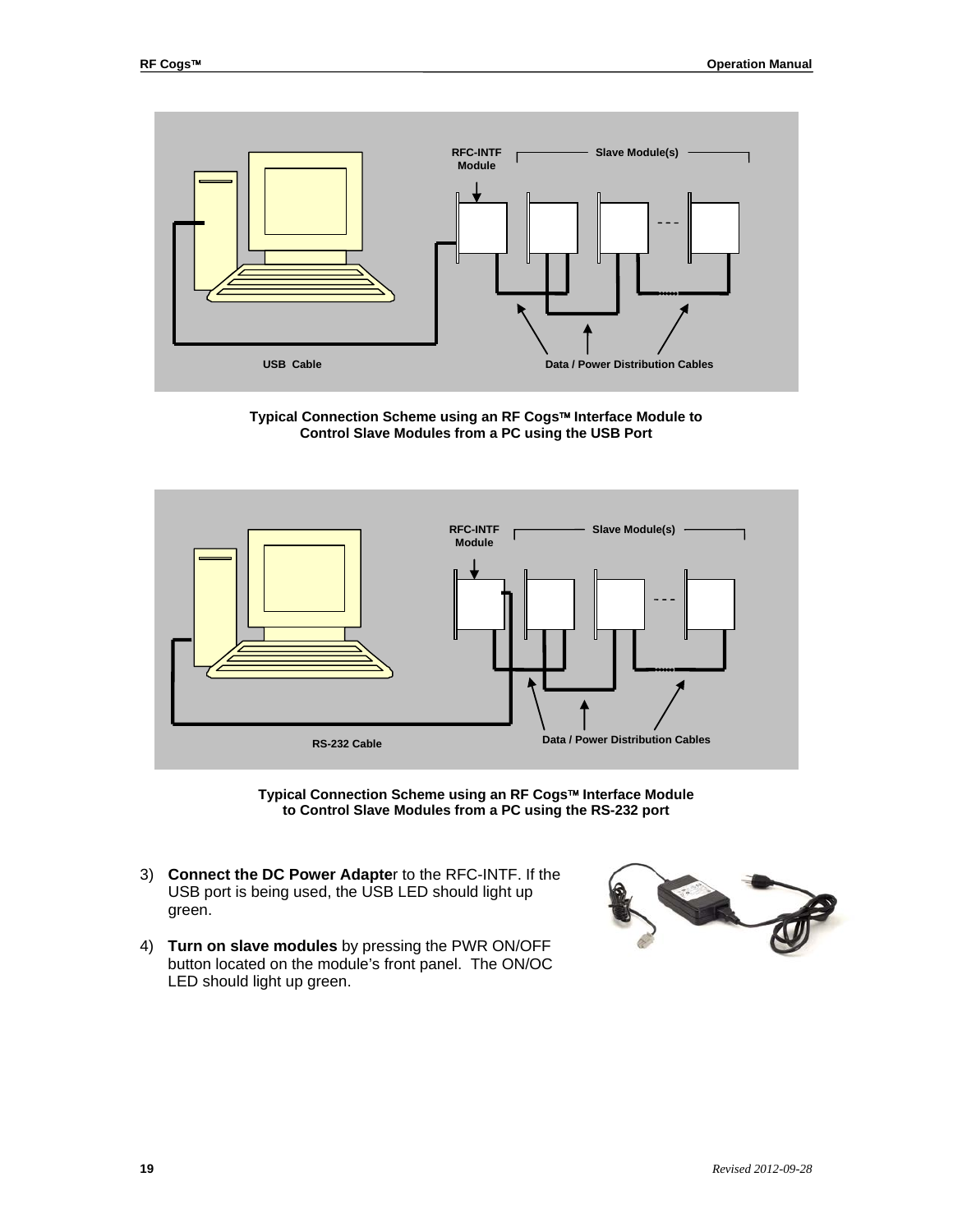- 5) **Run the program RfcDemo.exe installed previously**. When the application is started, the communication ports on the computer are scanned for the interface module.
	- a) If the interface module is not found, an error message will pop up informing the user of the error.

| Error                                                 |  |
|-------------------------------------------------------|--|
| Device not found. Check connections, power, and port. |  |
|                                                       |  |

- b) If the communication port is known, a drop down menu is presented which can be used to choose the corresponding communication port.
- c) If the RFC-INTF interface is found, but the system bus power is off or no other modules are connected, the following error is displayed.

| <b>Note</b>                                  |      |
|----------------------------------------------|------|
| No RfCogs modules found or bus power is off. |      |
|                                              | <br> |

d) Clicking OK to the error messages should let you view the main screen:

| <b>RE</b> RfcDemo                                           |                                                                     |      |
|-------------------------------------------------------------|---------------------------------------------------------------------|------|
| - Communication-<br>Com 5<br>$\vert \cdot \vert$<br>Connect | Number of modules<br><b>BUS POWER-</b><br>$\odot$ Off<br>$\odot$ ON |      |
|                                                             |                                                                     |      |
|                                                             |                                                                     |      |
|                                                             |                                                                     |      |
|                                                             |                                                                     |      |
|                                                             |                                                                     | Exit |

e) This screen lets you select a different com port if necessary and lets you turn the bus power on or off. When you turn the bus power on with RF modules connected, the program will find the modules and display a pop-up window for each module. The pop-up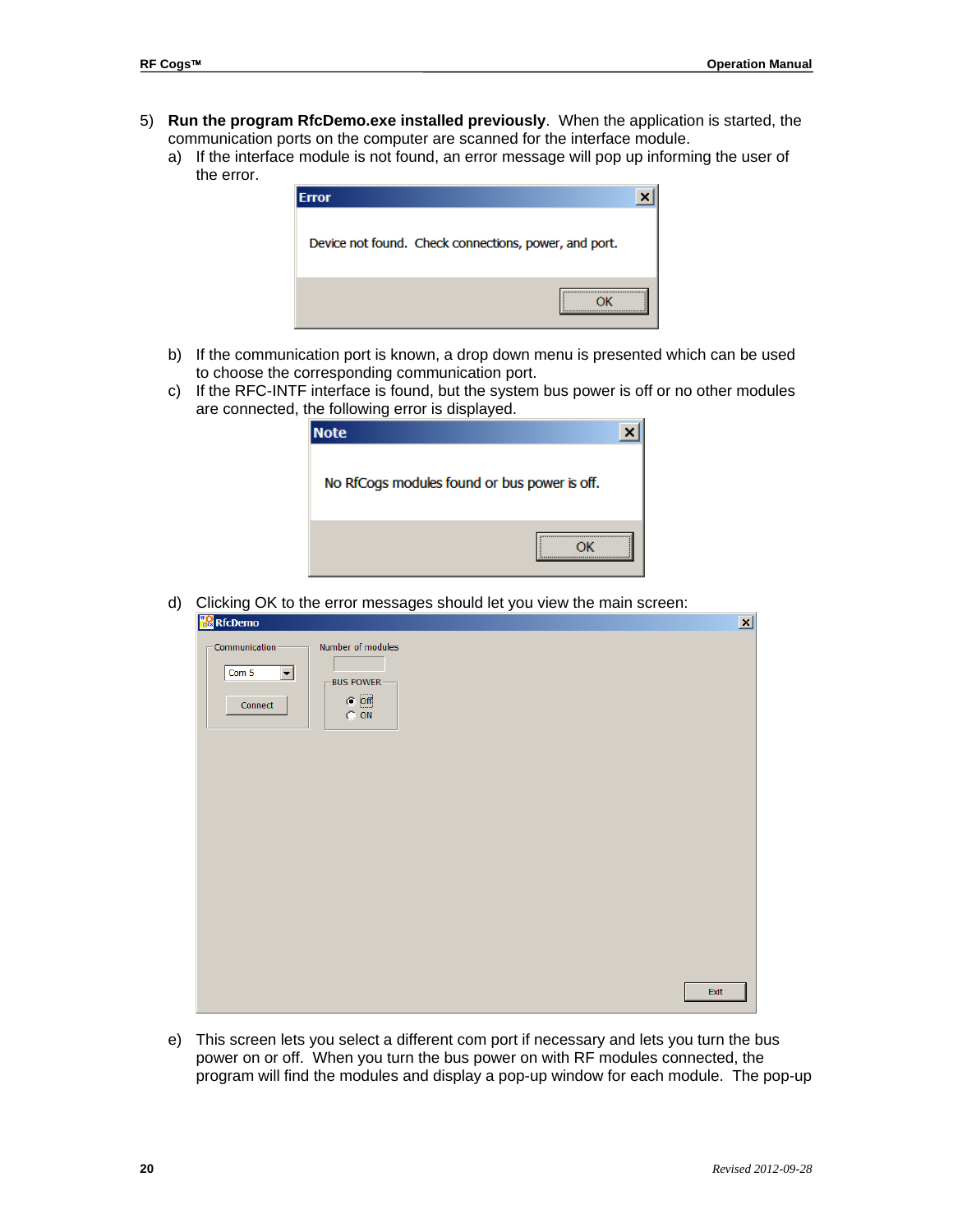windows will probably lay on top of one another but may be dragged around the screen to be seen.

6) The RFC-AT60 will have a pop-up window like the following. You may click on the buttons on the left to select the desired attenuation.



7) The RFC-SW1X4 module will have a pop-up like the following. The arrow indicates the selected output port and may be changed by clicking the four buttons.



8) If more than one module of the same type is connected, they may be identified by the address displayed in the upper right of the windows.